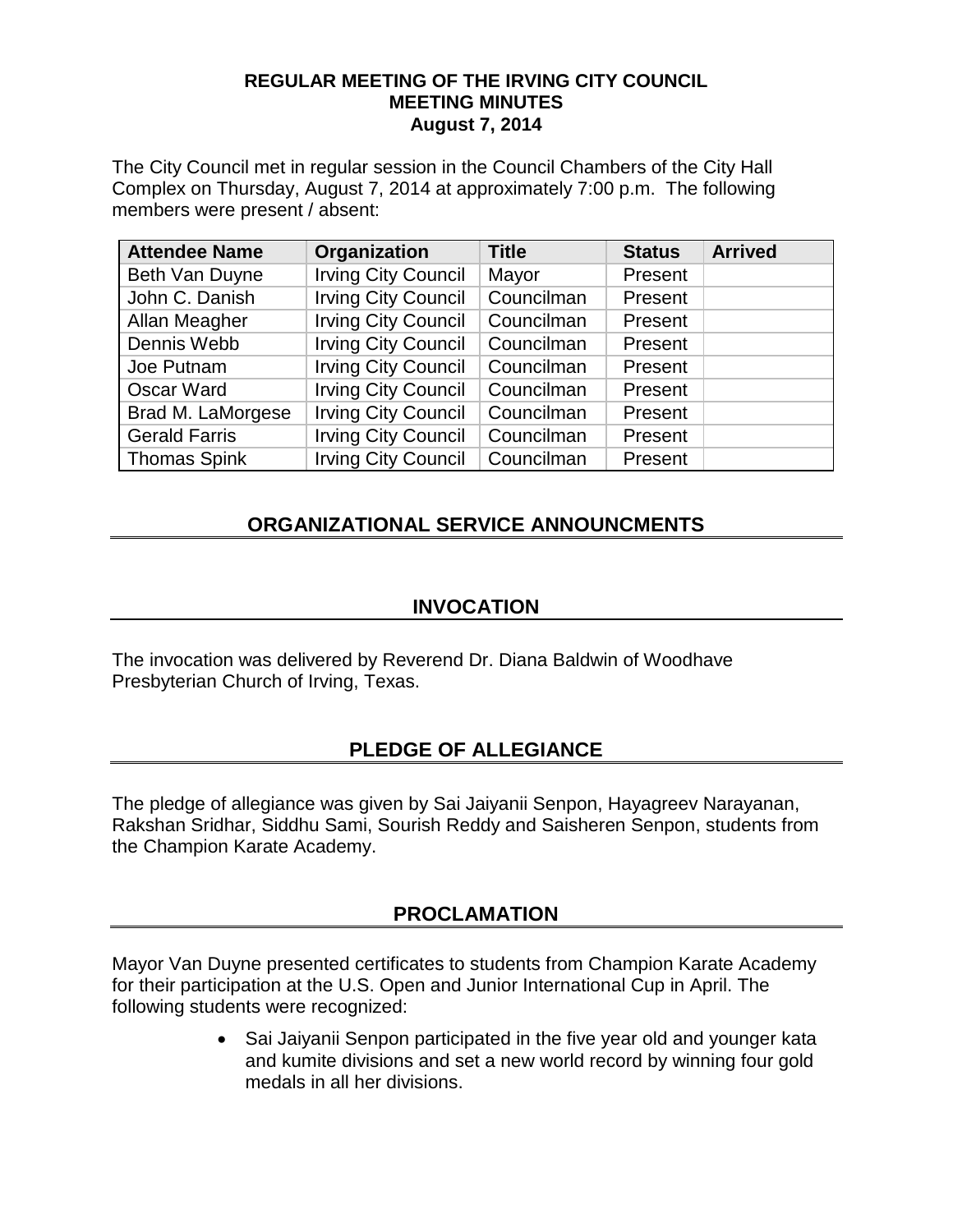- Hayagreev Narayanan won a silver medal in the eight-nine year old boy's kata division and a bronze medal in the eight-nine year old boy's intermediate individual kata divisions.
- Rakshan Sridhar won a silver medal in the eight-nine year old boy's kata division and a bronze medal in the individual kata division in the Junior International Cup.
- Siddhu Sami won a silver medal in the eight-nine year old boy's kata division.
- Sourish Reddy won a bronze medal.
- Saisheren Senpon won a bronze medal.

Mayor Van Duyne introduced the following representatives from Mothers Against Drunk Driving for a presentation: Cathy Quaid, Outreach Program Specialist, Jeff Miracle, Executive Director of MADD North Texas, and Terri Peaks, Manager of Victim Services, presented the following Irving Police Officers with the Hero's Award:

- Officer Steve Burres
- Officer Travis Huckaby
- Officer Michael Peterson
- Sgt. Tom Hover
- Officer Alan Lotspiech
- Officer Jon Long

Mayor Van Duyne recognized the following YMCA Lifegaurds for saving a seven year old girl from drowning:

- Giovanni Hernandez
- Elizabeth Cisneros
- TJ Wright- First Responder
- Kelsey Solis
- Makenzie Fox

# **CITIZENS' FORUM**

Citizens are invited to speak for three (3) minutes on matters relating to City government and on items not listed on the regular agenda.

Nell Anne Hunt, 3704 Hidalgo St., Irving, TX - Ms. Hunt spoke regarding the beginning of the school year and encouraged residents to take the time to tutor a student.

Linda K. Golden, 223 S. Irving Heights Drive, Irving, TX - Ms. Golden spoke regarding staff at the Irving Senior Center aquatic pool.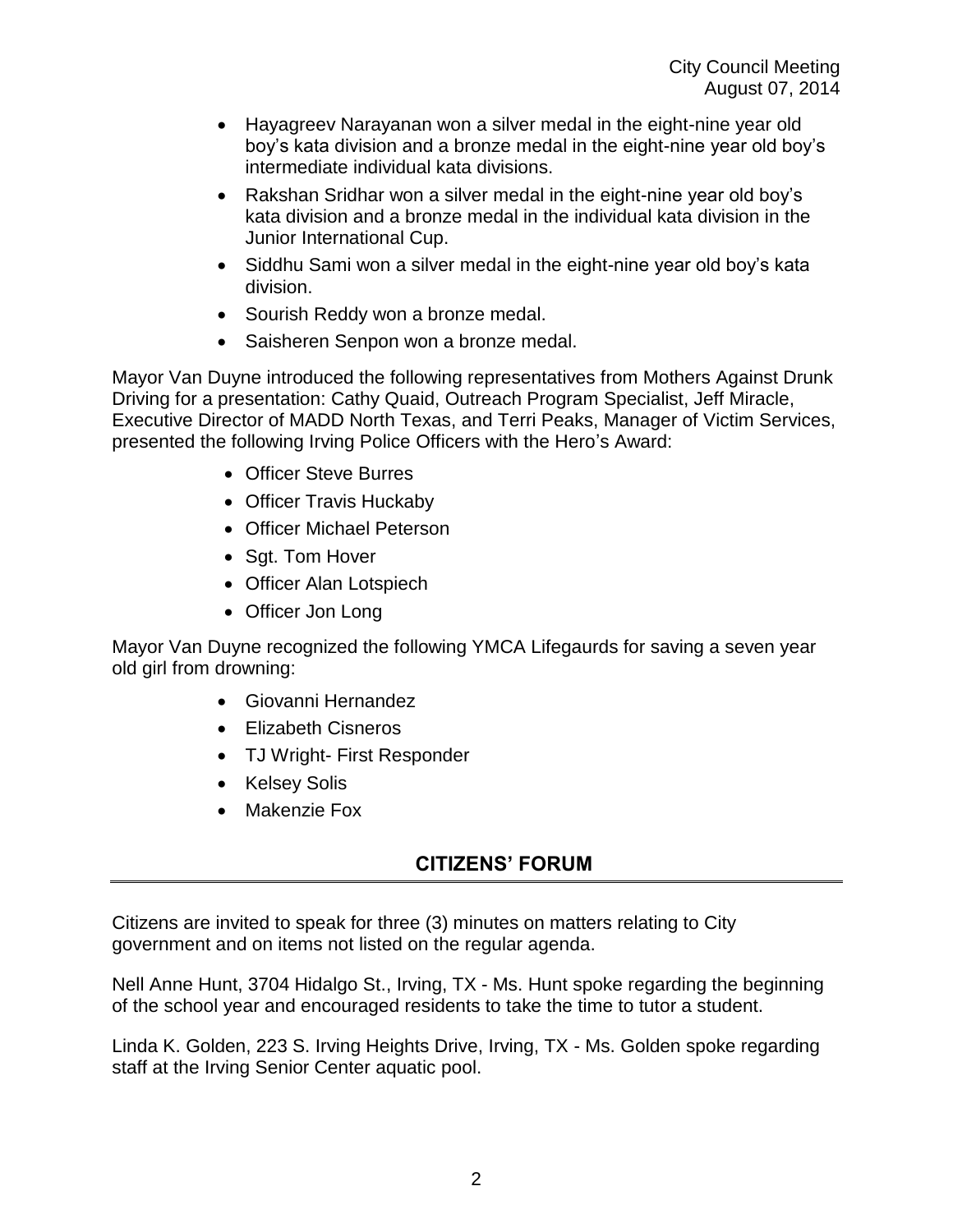David Bennett, 3577 N. Belt Line Rd., #1010, Irving, TX - Mr. Bennett spoke regarding ball room dance and the Olympics.

# **CITY COUNCIL AGENDA**

### **1 City Operations Update**

Casey Tate, Capital Improvement Program Director, gave an overview of road construction on Las Colinas Blvd., Irving Blvd., and MacArthur Blvd.

#### **2 Heritage Crossing Update**

There was no Heritage Crossing Update at tonight's meeting

### **3 Input from Citizens Regarding Ethics Policies**

No one signed up to speak on this item at tonight's meeting.

**4 Public Hearing No. (ID # 6309) --** Obtain Citizen Input on the 2014-2019 Consolidated Plan, the Fiscal Year 2014-2015 Action Plan, and the Analysis of Impediments to Fair Housing Choice

Mayor Van Duyne opened the public hearing at approximately 7:30 p.m.

The following individual(s) signed up to speak in support of this item: Lauren Smith, 9328 Creol Creek Dr., Irving, TX Yolanda Trigg, 914 Hilltop, Irving, TX

Mayor Van Duyne closed the public hearing at approximately 7:34 p.m.

No other action is required on this item at tonight's meeting.

# **CONSENT AGENDA**

Motioned by Councilman Danish, seconded by Councilman Ward to approve consent agenda items 5-32, and pull item(s) 10, 11, 15, 20, 21 and 22 for individual consideration.

Motion approved 9-0.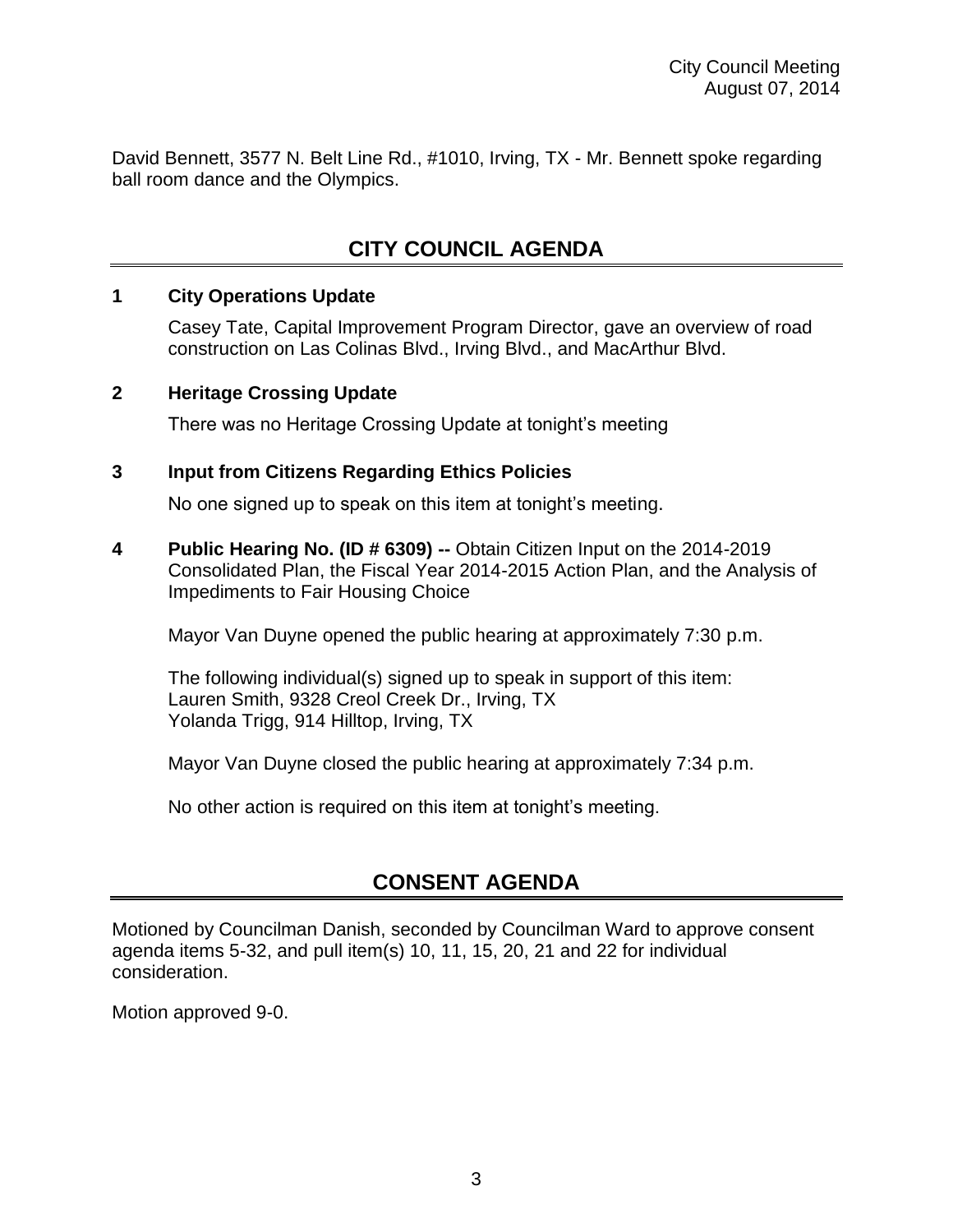#### **5 Approving Minutes for Wednesday, July 23, 2014**

**RESULT: ACCEPTED [UNANIMOUS]**

**MOVER:** John C. Danish, Councilman

**SECONDER:** Oscar Ward, Councilman

**AYES:** Van Duyne, Danish, Meagher, Webb, Putnam, Ward, LaMorgese, Farris, Spink

### **6 Approving Minutes for Thursday, July 24, 2014**

**RESULT: ACCEPTED [UNANIMOUS]**

**MOVER:** John C. Danish, Councilman

**SECONDER:** Oscar Ward, Councilman

**AYES:** Van Duyne, Danish, Meagher, Webb, Putnam, Ward, LaMorgese, Farris, Spink

**7 Resolution No. RES-2014-253 --** Approving the Single Source Purchase from Physio-Control, Inc., in the Total Estimated Amount of \$144,982.00 for Five LifePak 15 Defibrillator Units.

| <b>RESULT:</b>                                                                       | <b>ADOPTED [UNANIMOUS]</b> |
|--------------------------------------------------------------------------------------|----------------------------|
| <b>MOVER:</b>                                                                        | John C. Danish, Councilman |
| <b>SECONDER:</b>                                                                     | Oscar Ward, Councilman     |
| Van Duyne, Danish, Meagher, Webb, Putnam, Ward, LaMorgese,<br>AYES:<br>Farris, Spink |                            |

**8 Resolution No. RES-2014-254 --** Approving the Purchase from Musco Sports Lighting, LLC, of a Musco LED 64 System through the State of Texas Local Government Statewide Cooperative Purchasing Program Administered by the Texas Association of School Boards (The BuyBoard Program)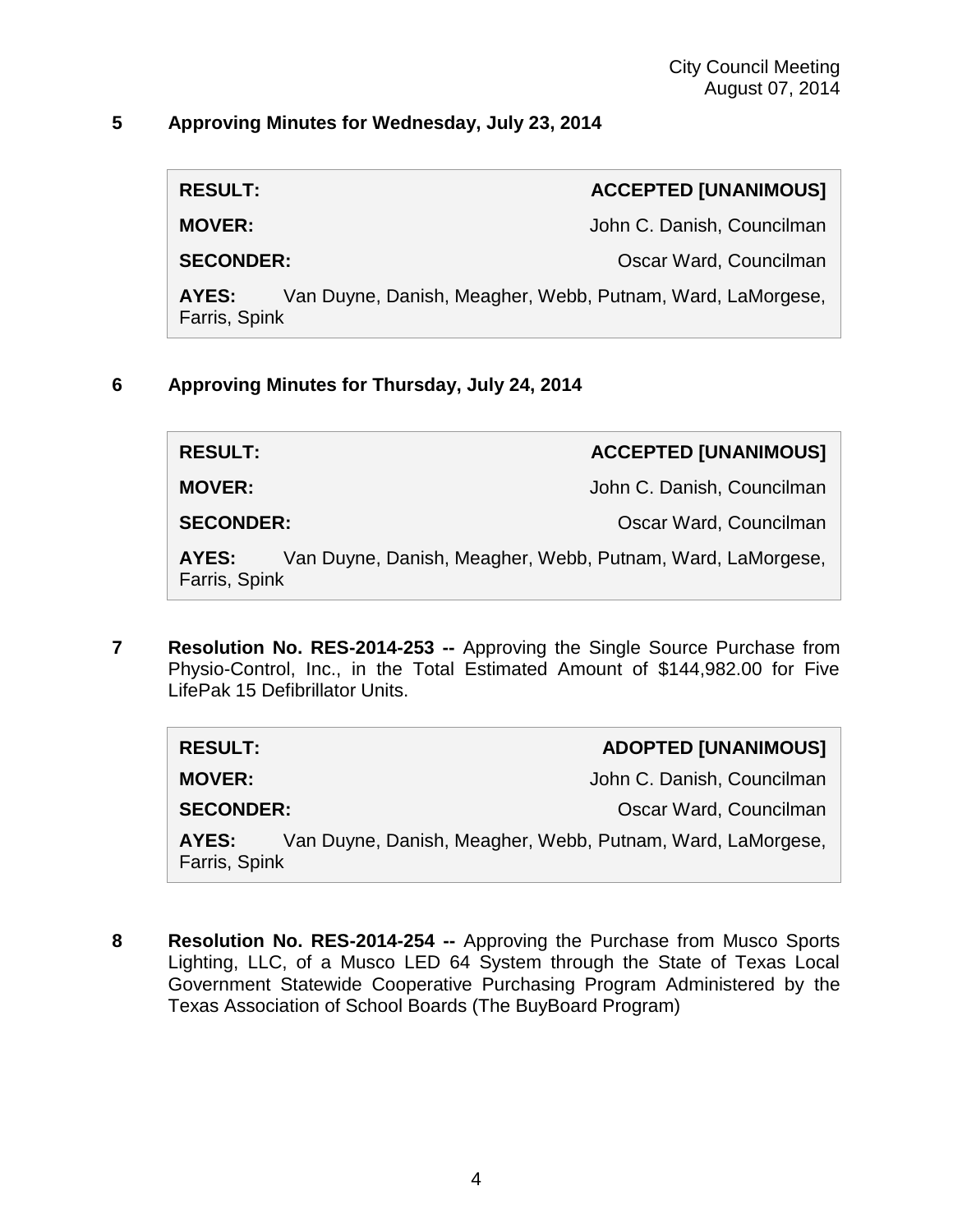#### **RESULT: ADOPTED [UNANIMOUS]**

**MOVER:** John C. Danish, Councilman

**SECONDER:** COUNTER COUNTER SECONDER:

**AYES:** Van Duyne, Danish, Meagher, Webb, Putnam, Ward, LaMorgese, Farris, Spink

**9 Resolution No. RES-2014-255 --** Approving As-Needed Irrigation Supplies for Parks and Recreation Properties, Irrigation Equipment, Parts and Supplies from AMC Industries in the Total Estimated Amount of \$150,000.00 through the State of Texas Local Government Statewide Purchasing Cooperative Agreement (BuyBoard)

| <b>RESULT:</b>         | <b>ADOPTED [UNANIMOUS]</b>                                 |
|------------------------|------------------------------------------------------------|
| <b>MOVER:</b>          | John C. Danish, Councilman                                 |
| <b>SECONDER:</b>       | Oscar Ward, Councilman                                     |
| AYES:<br>Farris, Spink | Van Duyne, Danish, Meagher, Webb, Putnam, Ward, LaMorgese, |

**10 Resolution No. RES-2014-256 --** Approving an Agreement with Taylor Collective Solutions for the Transportation and Water Infrastructure Forum in the Amount of \$46,800

The following individual(s) signed up to speak in opposition of this item: Wally Banks, 3413 Briarcliff Ct. South, Irving, TX

Motioned by Councilman Danish, seconded by Councilman Ward to Approve an Agreement with Taylor Collective Solutions for the Transportation and Water Infrastructure Forum in the Amount of \$46,800.

Motion approved 9-0.

# **RESULT: ADOPTED [UNANIMOUS]**

**MOVER:** John C. Danish, Councilman

**SECONDER:** Oscar Ward, Councilman

**AYES:** Van Duyne, Danish, Meagher, Webb, Putnam, Ward, LaMorgese, Farris, Spink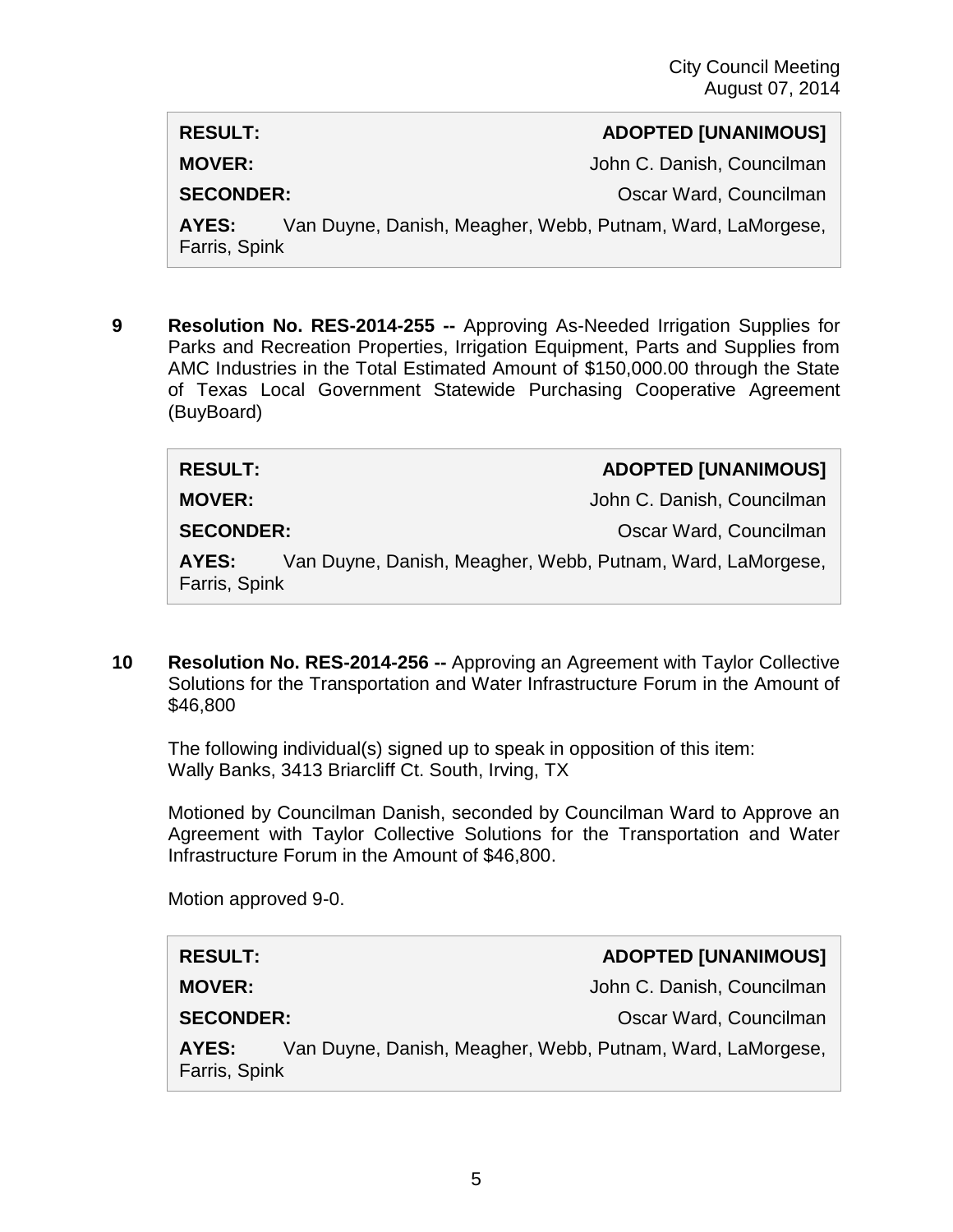**11 Resolution No. RES-2014-257 --** Approving an Agreement with the Irving Convention Center for the Transportation and Water Infrastructure Forum in the Amount of \$35,000

The following individual(s) signed up to speak in opposition of this item: Wally Banks, 3413 Briarcliff Ct. South, Irving, TX

Motioned by Councilman Danish, seconded by Councilman Ward to Approve an Agreement with the Irving Convention Center for the Transportation and Water Infrastructure Forum in the Amount of \$35,000.

Motion approved 9-0.

**RESULT: ADOPTED [UNANIMOUS] MOVER:** John C. Danish, Councilman **SECONDER:** CONDER: CONDER: CONDER: CONDER: CONDER: CONDER: CONDER: CONDER: CONDER: CONDER: CONDER: CONDER: CONDER: CONDER: CONDER: CONDER: CONDER: CONDER: CONDER: CONDER: CONDER: CONDER: CONDER: CONDER: CONDER: CONDER: CO **AYES:** Van Duyne, Danish, Meagher, Webb, Putnam, Ward, LaMorgese, Farris, Spink

**12 Resolution No. RES-2014-258 --** Authorizing the Mayor to Sign an Agreement with SHI Government Solutions for a Microsoft Enterprise Subscription Enrollment

| <b>RESULT:</b>         |                                                            | <b>ADOPTED [UNANIMOUS]</b> |
|------------------------|------------------------------------------------------------|----------------------------|
| <b>MOVER:</b>          |                                                            | John C. Danish, Councilman |
| <b>SECONDER:</b>       |                                                            | Oscar Ward, Councilman     |
| AYES:<br>Farris, Spink | Van Duyne, Danish, Meagher, Webb, Putnam, Ward, LaMorgese, |                            |

**13 Resolution No. RES-2014-259 --** Nominating the American Bottling Company to the Office of the Governor, Economic Development and Tourism through the Economic Development Bank for Designation as a Qualified Business and an Enterprise Project Under the Texas Enterprise Zone Act, Chapter 2303, Texas Government Code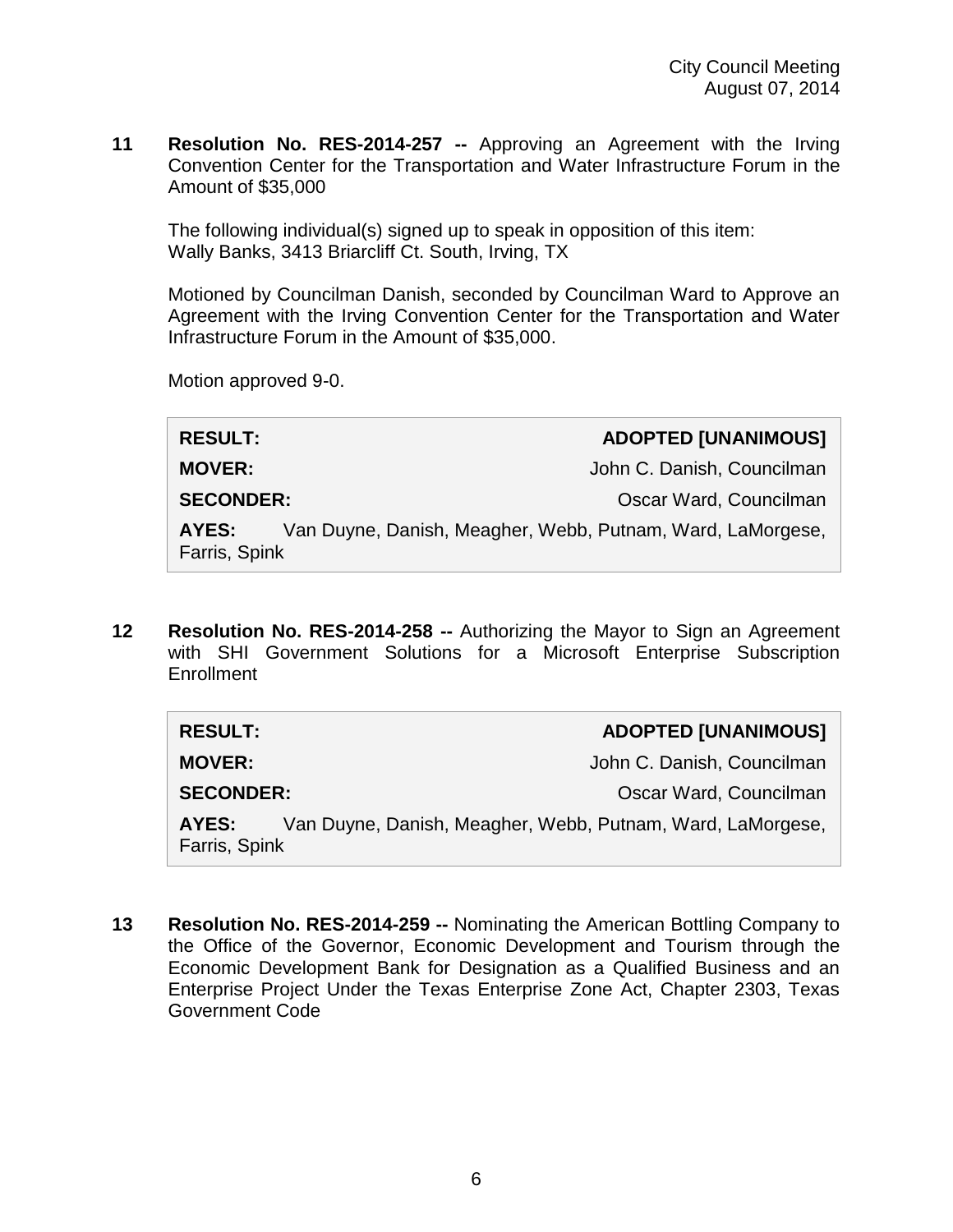### **RESULT: ADOPTED [UNANIMOUS]**

**MOVER:** John C. Danish, Councilman

**SECONDER:** COUNTER COUNTER SECONDER:

**AYES:** Van Duyne, Danish, Meagher, Webb, Putnam, Ward, LaMorgese, Farris, Spink

**14 Resolution No. RES-2014-260 --** Approving Amendment to the Sublease Agreement Between the City of Irving and the Valley Ranch Islamic Center for the City-Leased Property Located at 9940 Valley Ranch Parkway

| <b>RESULT:</b>         | <b>ADOPTED [UNANIMOUS]</b>                                 |
|------------------------|------------------------------------------------------------|
| <b>MOVER:</b>          | John C. Danish, Councilman                                 |
| <b>SECONDER:</b>       | Oscar Ward, Councilman                                     |
| AYES:<br>Farris, Spink | Van Duyne, Danish, Meagher, Webb, Putnam, Ward, LaMorgese, |

**15 Resolution No. RES-2014-261 --** Approving an Agreement for Public Parking Between the City of Irving and Dan Niemeier, Elaine Niemeier, Niemco Properties, LLC and Parkaine Properties, LLC to Provide Public Parking at 104, 108, and 116 South Main Street in Downtown Irving

Motioned by Councilman Danish, seconded by Councilman Spink to Approve an Agreement for Public Parking Between the City of Irving and Dan Niemeier, Elaine Niemeier, Niemco Properties, LLC and Parkaine Properties, LLC to Provide Public Parking at 104, 108, and 116 South Main Street in Downtown Irving.

Motion approved 8-1.

Councilmember(s) voting in opposition of this motion include: Councilman Putnam

| <b>RESULT:</b>                                                         | ADOPTED [8 TO 1]           |
|------------------------------------------------------------------------|----------------------------|
| <b>MOVER:</b>                                                          | John C. Danish, Councilman |
| <b>SECONDER:</b>                                                       | Thomas Spink, Councilman   |
| AYES: Van Duyne, Danish, Meagher, Webb, Ward, LaMorgese, Farris, Spink |                            |
| <b>NAYS:</b>                                                           | Joe Putnam                 |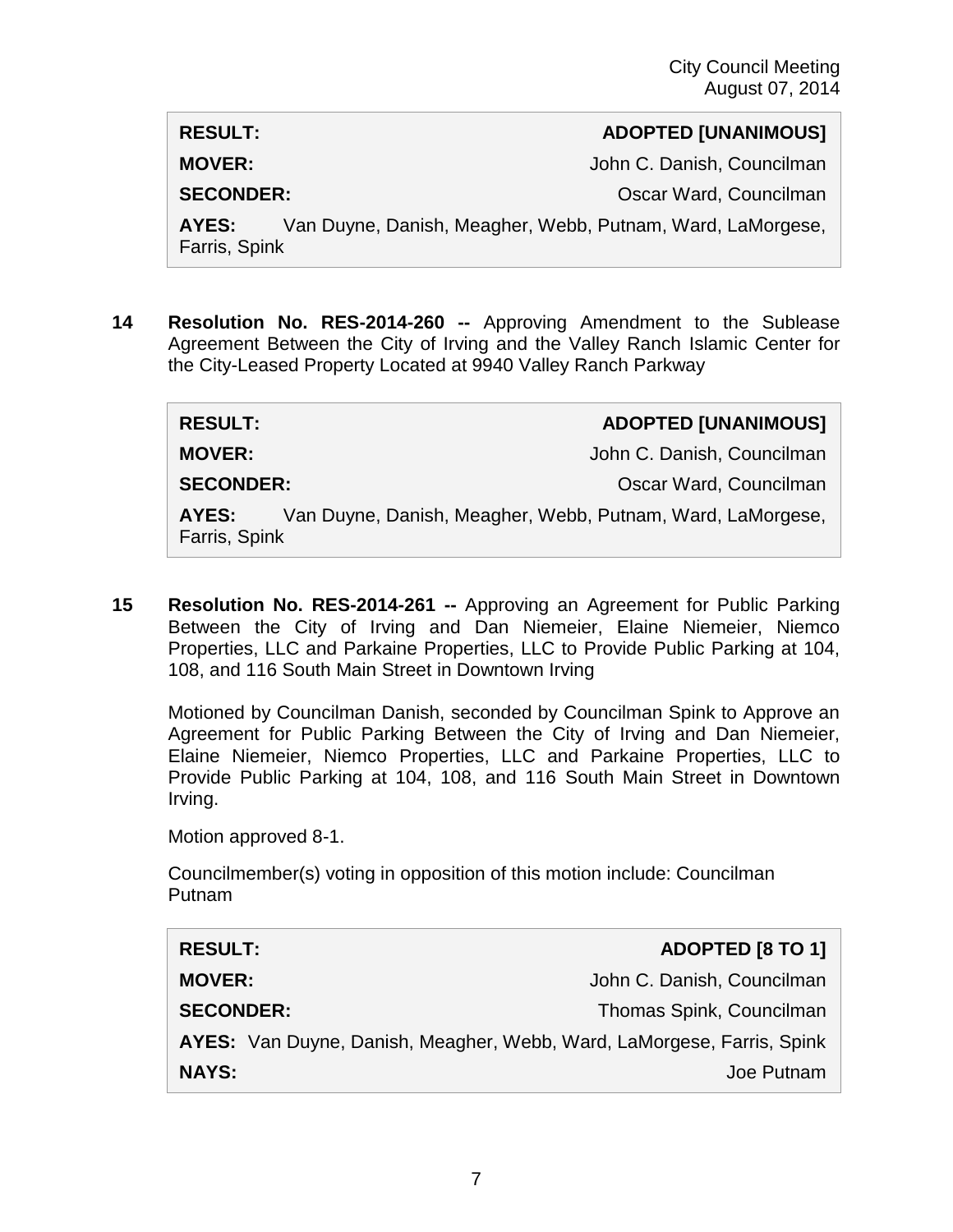**16 Resolution No. RES-2014-262 --** Approving a Professional Services Agreement Between the City of Irving and David Pettit Economic Development, LLC, in the Amount of \$25,000.00 for Administrative Services for the Parkside Public Improvement District

#### **RESULT: ADOPTED [UNANIMOUS]**

**MOVER:** John C. Danish, Councilman

**SECONDER:** Oscar Ward, Councilman

**AYES:** Van Duyne, Danish, Meagher, Webb, Putnam, Ward, LaMorgese, Farris, Spink

**17 Resolution No. RES-2014-263 --** Approving a Memorandum of Understanding Between the City of Irving and Communities in Schools - Dallas Region for Youth Program Services

| <b>RESULT:</b>         | <b>ADOPTED [UNANIMOUS]</b>                                 |
|------------------------|------------------------------------------------------------|
| <b>MOVER:</b>          | John C. Danish, Councilman                                 |
| <b>SECONDER:</b>       | Oscar Ward, Councilman                                     |
| AYES:<br>Farris, Spink | Van Duyne, Danish, Meagher, Webb, Putnam, Ward, LaMorgese, |

**18 Resolution No. RES-2014-264 --** Approving a Special Event Permit for the Chipotle Cultivate Festival to be Held October 18, 2014 at 601 East Las Colinas Blvd., Irving, Texas

| <b>RESULT:</b>         | <b>ADOPTED [UNANIMOUS]</b>                                 |
|------------------------|------------------------------------------------------------|
| <b>MOVER:</b>          | John C. Danish, Councilman                                 |
| <b>SECONDER:</b>       | Oscar Ward, Councilman                                     |
| AYES:<br>Farris, Spink | Van Duyne, Danish, Meagher, Webb, Putnam, Ward, LaMorgese, |

**19 Resolution No. RES-2014-265 --** Approving Special Event Permit for the Irving Music Factory (IMF) Special Event Preview of Coming Attractions and Related Activities to be Held the Evening of August 30, 2014 at the Site of the Future IMF, 300-380 West Las Colinas Blvd, Irving, Texas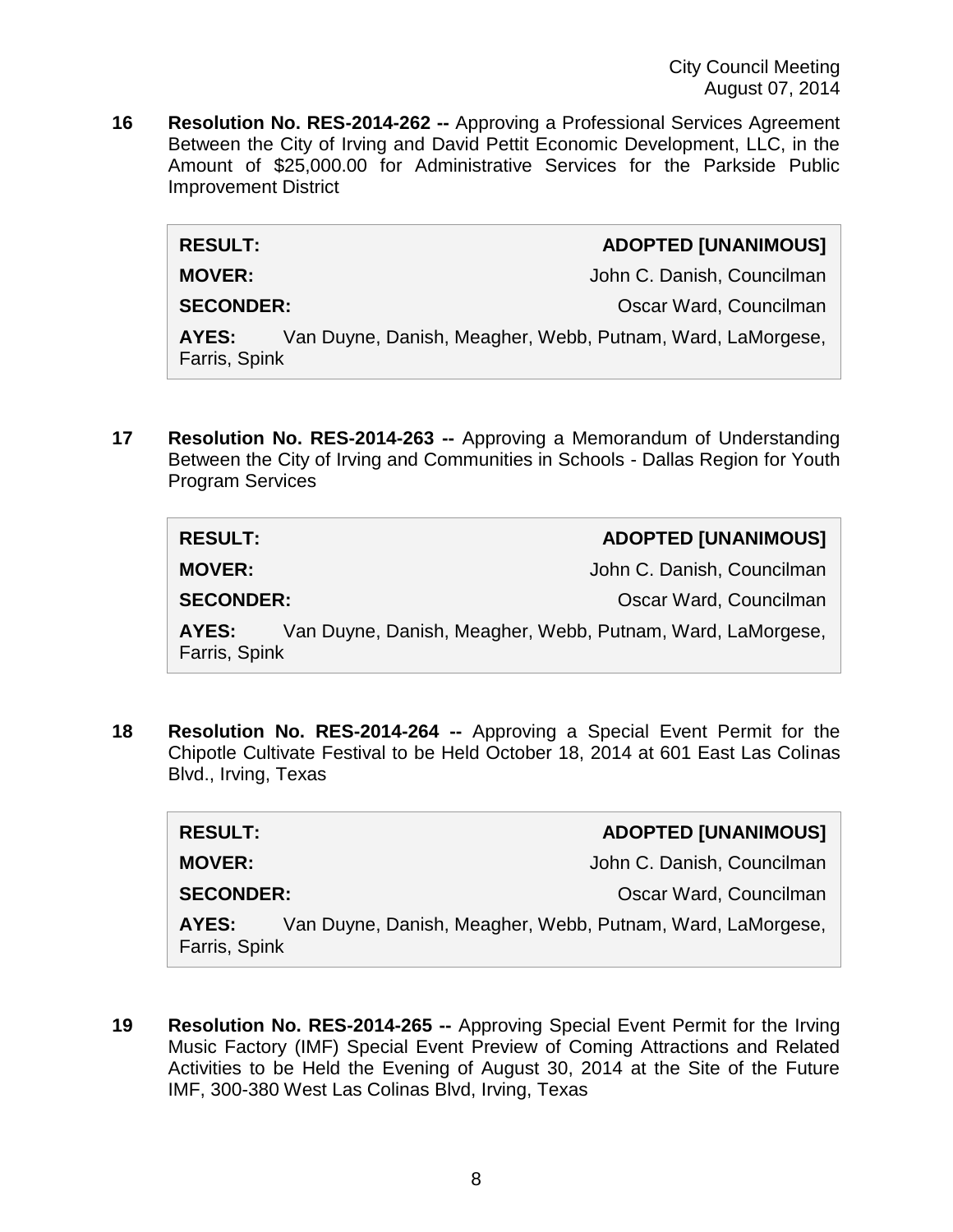#### **RESULT: ADOPTED [UNANIMOUS]**

**MOVER:**  $John C.$  Danish, Councilman

**SECONDER:** COUNTER COUNTER SECONDER:

**AYES:** Van Duyne, Danish, Meagher, Webb, Putnam, Ward, LaMorgese, Farris, Spink

**20 Resolution No. RES-2014-266 --** Approving an Agreement Between the City of Irving and Bear Creek Development Corporation for the Construction of Youth Housing Facility

Motioned by Councilman Webb, seconded by Councilman Meagher to Approve an Agreement Between the City of Irving and Bear Creek Development Corporation for the Construction of Youth Housing Facility.

Motion approved 7-2.

Councilmember(s) voting in opposition of this motion include: Councilmen LaMorgese and Spink

| <b>RESULT:</b>   | <b>ADOPTED [7 TO 2]</b>                                |
|------------------|--------------------------------------------------------|
| <b>MOVER:</b>    | Dennis Webb, Councilman                                |
| <b>SECONDER:</b> | Allan Meagher, Councilman                              |
| <b>AYES:</b>     | Van Duyne, Danish, Meagher, Webb, Putnam, Ward, Farris |
| <b>NAYS:</b>     | Brad M. LaMorgese, Thomas Spink                        |

**21 Resolution No. RES-2014-267 --** Approving an Agreement Between the City of Irving and La Buena Vida Youth Leadership Foundation to Operate a Collaborative Youth Housing and Youth Leadership Program

Motioned by Councilman Webb, seconded by Councilman Meagher to Approve an Agreement Between the City of Irving and La Buena Vida Youth Leadership Foundation to Operate a Collaborative Youth Housing and Youth Leadership Program.

Motion approved 6-3.

Councilmember(s) voting in opposition of this motion include: Mayor Van Dyne and Councilmen LaMorgese and Spink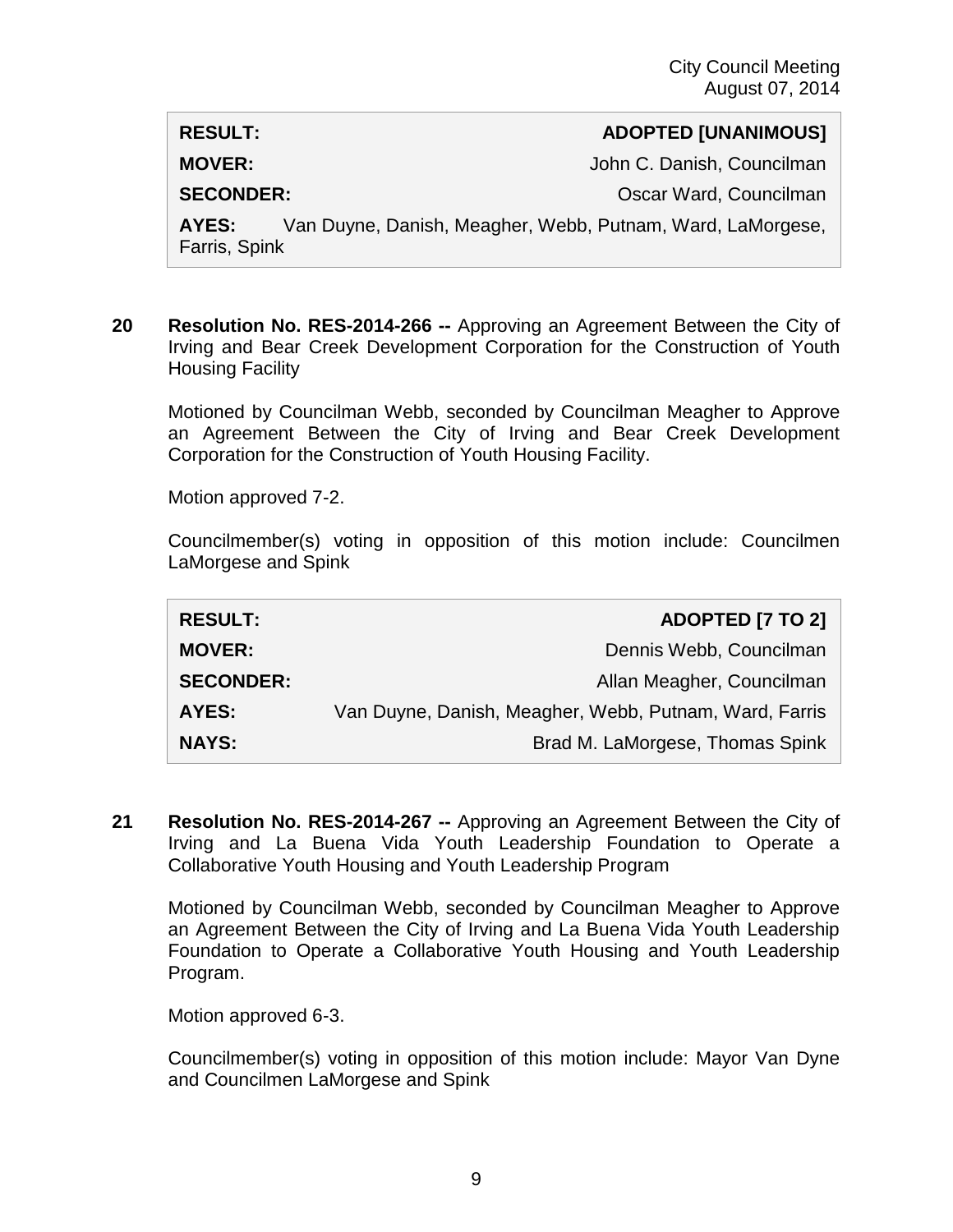| <b>RESULT:</b>   | <b>ADOPTED [6 TO 3]</b>                         |
|------------------|-------------------------------------------------|
| <b>MOVER:</b>    | Dennis Webb, Councilman                         |
| <b>SECONDER:</b> | Allan Meagher, Councilman                       |
| AYES:            | Danish, Meagher, Webb, Putnam, Ward, Farris     |
| <b>NAYS:</b>     | Beth Van Duyne, Brad M. LaMorgese, Thomas Spink |

**22 Resolution No. RES-2014-268 --** Approving the Submission of the 2014-2019 Consolidated Plan and Fiscal Year 2014-2015 Action Plan, the Analysis of Impediments to Fair Housing Choice, and Associated Fiscal Year 2014-2015 Allocations to Non-Profit Organizations, to the United States Department of Housing and Urban Development (HUD) for the Award Amount of \$2,828,550

Motioned by Councilman Webb, seconded by Councilman Meagher to Approve the Submission of the 2014-2019 Consolidated Plan and Fiscal Year 2014-2015 Action Plan, the Analysis of Impediments to Fair Housing Choice, and Associated Fiscal Year 2014-2015 Allocations to Non-Profit Organizations, to the United States Department of Housing and Urban Development (HUD) for the Award Amount of \$2,828,550.

Motion approved 7-2.

Councilmember(s) voting in opposition of this motion include: Mayor Van Dyne and Councilman Spink

| <b>RESULT:</b>   | <b>ADOPTED [7 TO 2]</b>                                |
|------------------|--------------------------------------------------------|
| <b>MOVER:</b>    | Dennis Webb, Councilman                                |
| <b>SECONDER:</b> | Allan Meagher, Councilman                              |
| <b>AYES:</b>     | Danish, Meagher, Webb, Putnam, Ward, LaMorgese, Farris |
| <b>NAYS:</b>     | Beth Van Duyne, Thomas Spink                           |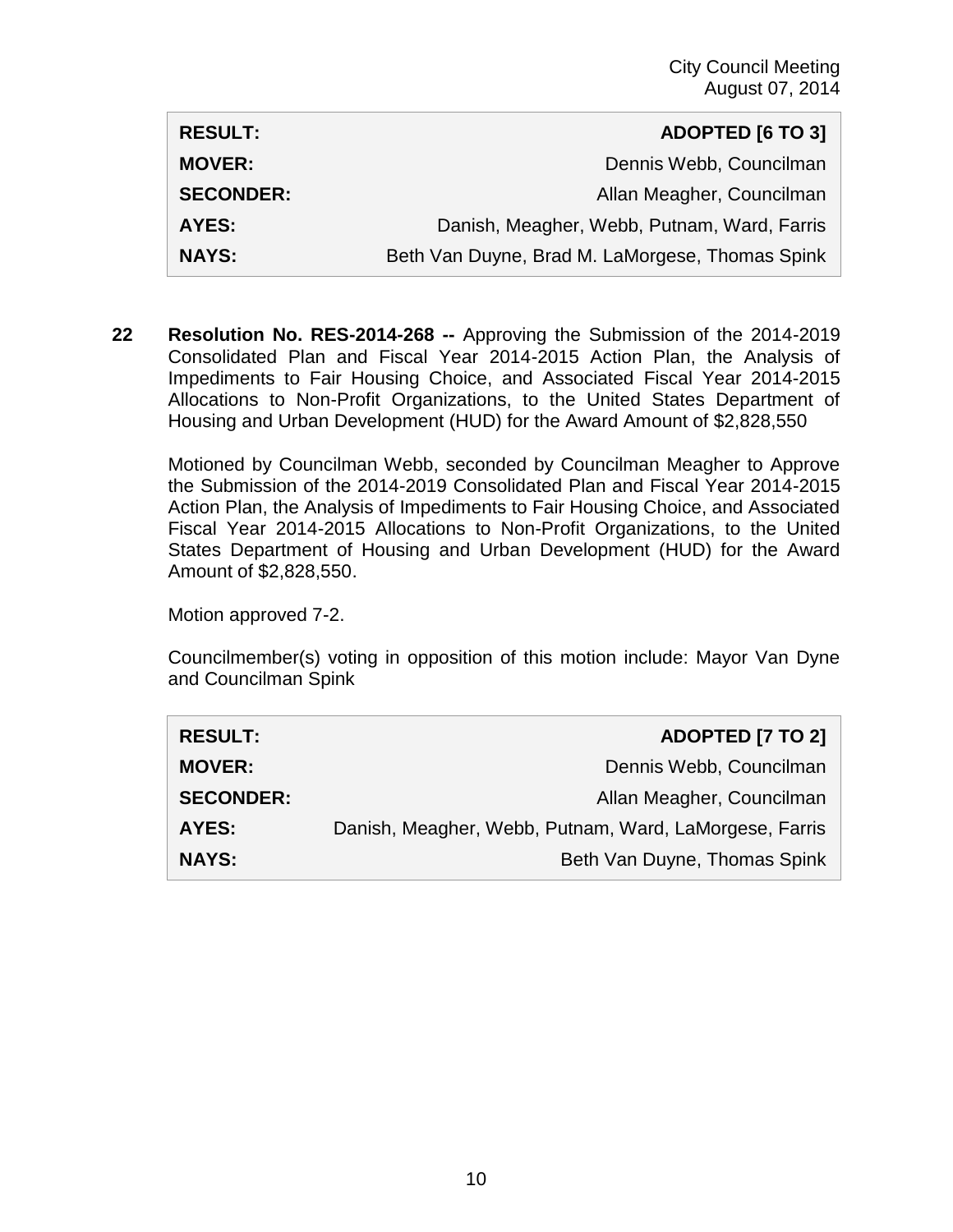**23 Resolution No. RES-2014-269 --** Approving and Accepting the Bid of Commercial Metals Company for an Annual Contract in the Total Estimated Revenue Amount of \$80,000.00 for the Sale of Scrap Metal and White Goods for Recycling

| <b>ADOPTED [UNANIMOUS]</b> |  |
|----------------------------|--|
|                            |  |

 $RESULT:$ 

**MOVER:** John C. Danish, Councilman

**SECONDER:** Oscar Ward, Councilman

**AYES:** Van Duyne, Danish, Meagher, Webb, Putnam, Ward, LaMorgese, Farris, Spink

**24 Resolution No. RES-2014-270 --** Renewing the Annual Contract with Universal Lubricants, LLC, in an Amount Not to Exceed \$90,000.00 for Automotive Fluids and Lubricants

| <b>RESULT:</b>         | <b>ADOPTED [UNANIMOUS]</b>                                 |
|------------------------|------------------------------------------------------------|
| <b>MOVER:</b>          | John C. Danish, Councilman                                 |
| <b>SECONDER:</b>       | Oscar Ward, Councilman                                     |
| AYES:<br>Farris, Spink | Van Duyne, Danish, Meagher, Webb, Putnam, Ward, LaMorgese, |

**25 Resolution No. RES-2014-271 --** Approving the As-Needed Purchase of Car Parts from CarQuest Auto Parts in the Total Estimated Two-Year Amount of \$375,000.00 Through The U.S. Communities Cooperative Purchasing Program

| <b>RESULT:</b>                                                                       | <b>ADOPTED [UNANIMOUS]</b> |
|--------------------------------------------------------------------------------------|----------------------------|
| <b>MOVER:</b>                                                                        | John C. Danish, Councilman |
| <b>SECONDER:</b>                                                                     | Oscar Ward, Councilman     |
| Van Duyne, Danish, Meagher, Webb, Putnam, Ward, LaMorgese,<br>AYES:<br>Farris, Spink |                            |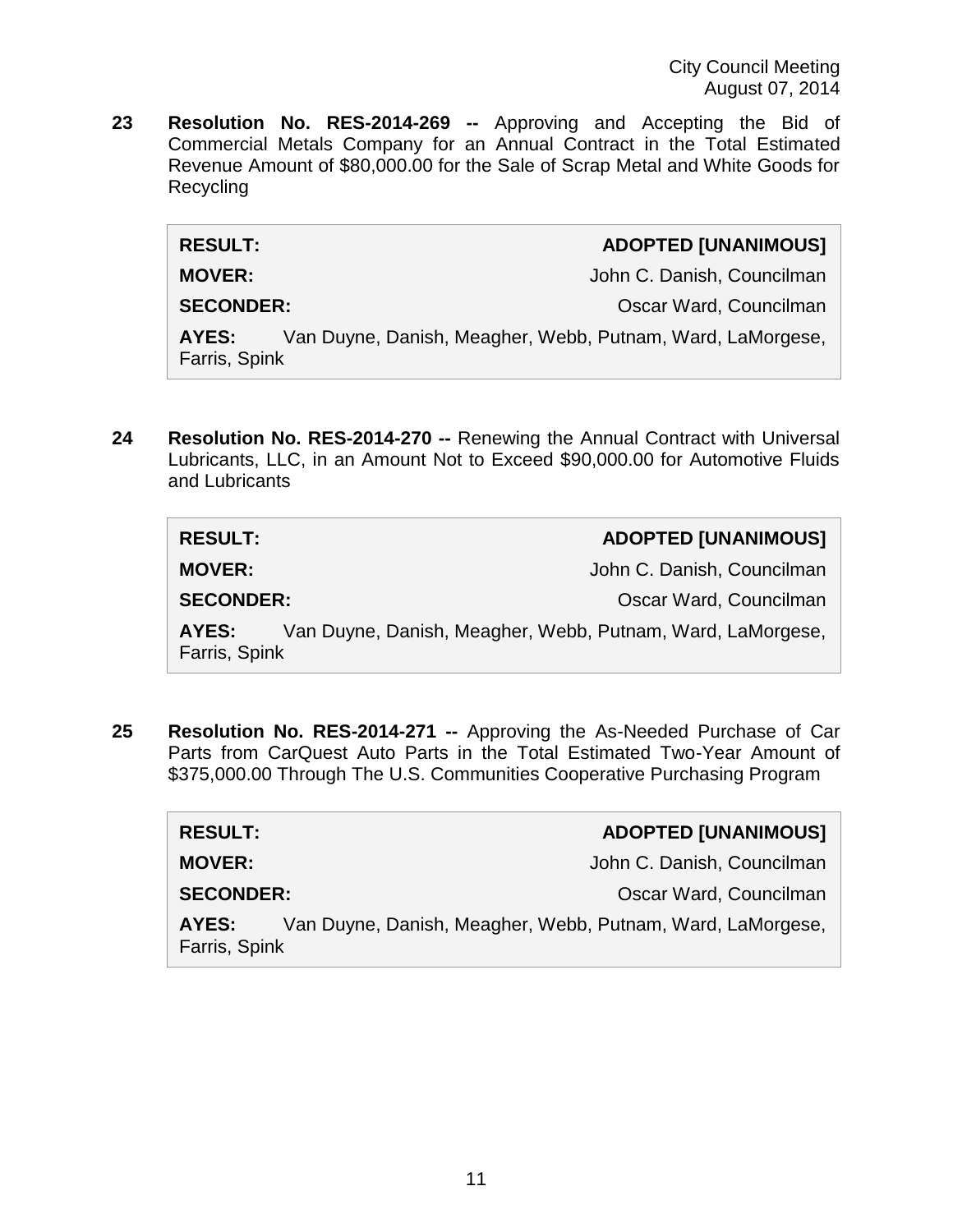**26 Resolution No. RES-2014-272 --** Approving the Purchase from Freightliner of Austin in the Amount of \$258,982.00 for a 2015 Freightliner Cab and Chassis with 10-12 Yard Dump Body and Two 2015 Freightliner Cab and Chassis with 5- 6 Yard Dump Bodies through the State of Texas Local Government Statewide Purchasing Cooperative Agreement (BuyBoard)

#### **RESULT: ADOPTED [UNANIMOUS]**

**MOVER:** John C. Danish, Councilman

**SECONDER:** CONDER: COUNCILLE CONDER: COUNCILLE CONDER: COUNCIL

**AYES:** Van Duyne, Danish, Meagher, Webb, Putnam, Ward, LaMorgese, Farris, Spink

**27 Resolution No. RES-2014-273 --** Selecting Kimley Horn and Associates as the Most Highly Qualified Provider for Professional Services for Advanced Traffic Management System (ATMS) Communication Master Plan and Authorizing Staff to Negotiate an Agreement with Said Provider

| <b>RESULT:</b>                                                                       | <b>ADOPTED [UNANIMOUS]</b> |
|--------------------------------------------------------------------------------------|----------------------------|
| <b>MOVER:</b>                                                                        | John C. Danish, Councilman |
| <b>SECONDER:</b>                                                                     | Oscar Ward, Councilman     |
| Van Duyne, Danish, Meagher, Webb, Putnam, Ward, LaMorgese,<br>AYES:<br>Farris, Spink |                            |

**28 Resolution No. RES-2014-274 --** Approving and Accepting the Proposal of Pavement Restoration, Inc., in an Amount Not to Exceed \$200,000.00 for Asphalt **Restoration** 

| <b>RESULT:</b>         | ADOPTED [UNANIMOUS]                                        |
|------------------------|------------------------------------------------------------|
| <b>MOVER:</b>          | John C. Danish, Councilman                                 |
| <b>SECONDER:</b>       | Oscar Ward, Councilman                                     |
| AYES:<br>Farris, Spink | Van Duyne, Danish, Meagher, Webb, Putnam, Ward, LaMorgese, |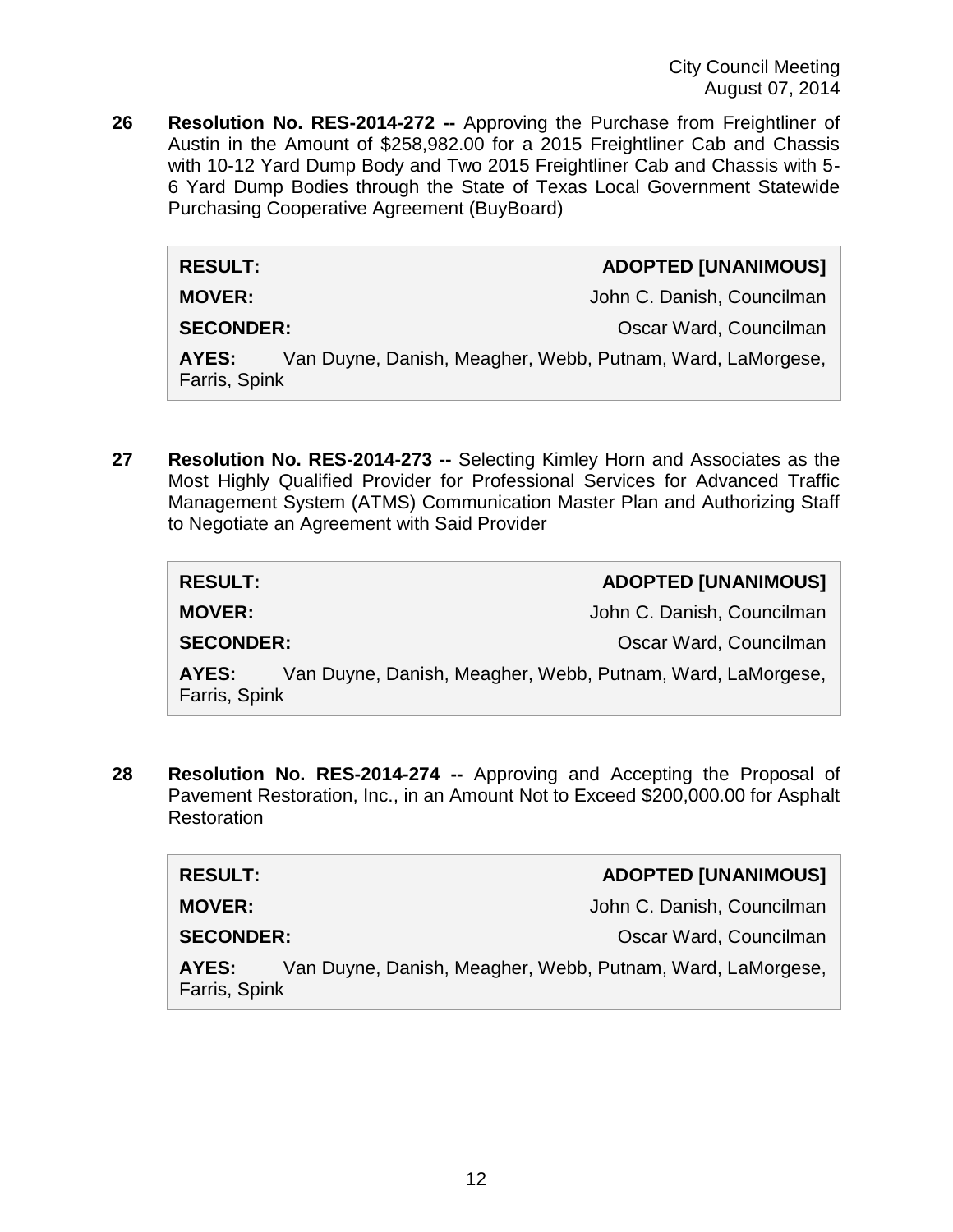**29 Resolution No. RES-2014-275 --** Approving and Accepting the Bid of Lindamood Demolition, Inc., in the Total Amount of \$125,444.00 for Asbestos Abatement and Demolition of Eight Residential Properties

| <b>RESULT:</b>         |                                                            | <b>ADOPTED [UNANIMOUS]</b> |
|------------------------|------------------------------------------------------------|----------------------------|
| <b>MOVER:</b>          |                                                            | John C. Danish, Councilman |
| <b>SECONDER:</b>       |                                                            | Oscar Ward, Councilman     |
| AYES:<br>Farris, Spink | Van Duyne, Danish, Meagher, Webb, Putnam, Ward, LaMorgese, |                            |
|                        |                                                            |                            |

**30 Ordinance No. ORD-2014-9600 --** Approving a Sales Contract Between the City of Irving and Gino B. Rosani for the Sale of Property Located at 105 S. Main Street in the Amount of \$148,000.00 and Authorizing the Mayor to Execute a Special Warranty Deed Upon Receipt of the Consideration for the Grant, Sale, and Conveyance of the Property

| <b>RESULT:</b>         | <b>ADOPTED [UNANIMOUS]</b>                                 |
|------------------------|------------------------------------------------------------|
| <b>MOVER:</b>          | John C. Danish, Councilman                                 |
| <b>SECONDER:</b>       | Oscar Ward, Councilman                                     |
| AYES:<br>Farris, Spink | Van Duyne, Danish, Meagher, Webb, Putnam, Ward, LaMorgese, |

**31 Ordinance No. ORD-2014-9601 --** Authorizing the Abandonment of a 40-Foot Underground Public Utility Easement at 600 West Northwest Highway

| <b>RESULT:</b>                                                                       | <b>ADOPTED [UNANIMOUS]</b> |
|--------------------------------------------------------------------------------------|----------------------------|
| <b>MOVER:</b>                                                                        | John C. Danish, Councilman |
| <b>SECONDER:</b>                                                                     | Oscar Ward, Councilman     |
| Van Duyne, Danish, Meagher, Webb, Putnam, Ward, LaMorgese,<br>AYES:<br>Farris, Spink |                            |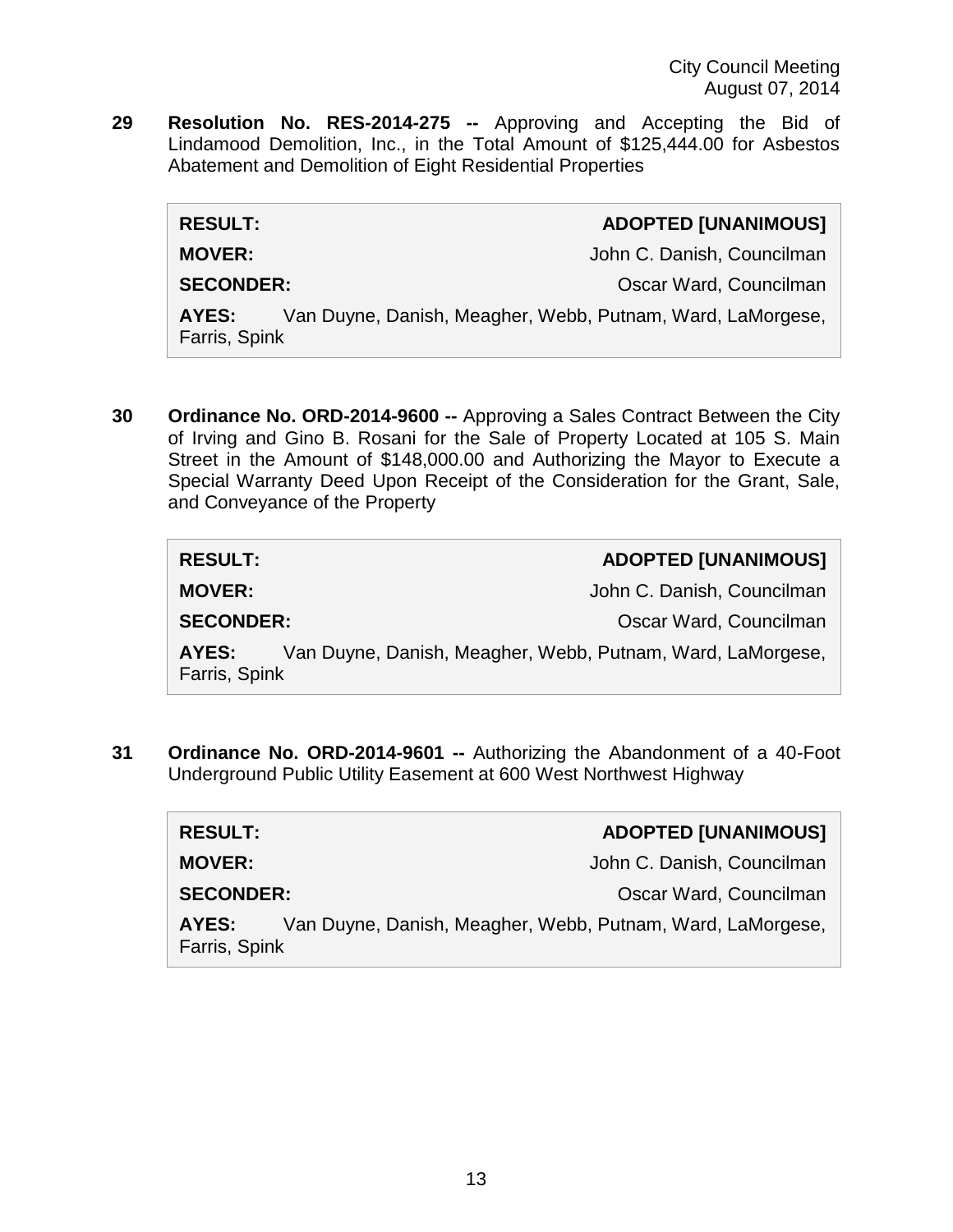**32 Ordinance No. ORD-2014-9602 --** Amending Chapter 6 Entitled "Animal Services" of The Code of Civil and Criminal Ordinances of the City of Irving, Texas, by Providing for the Waiver or Reduction of Fees by the Animal Services Manager

**RESULT: ADOPTED [UNANIMOUS]**

**MOVER:** John C. Danish, Councilman

**SECONDER:** CONDER: COUNCILLE CONDER: COUNCILLE CONDER: COUNCILLE CONDER: COUNCIL

**AYES:** Van Duyne, Danish, Meagher, Webb, Putnam, Ward, LaMorgese, Farris, Spink

# **INDIVIDUAL CONSIDERATION**

**33 Ordinance No. ORD-2014-9603 --** Amending the City of Irving, Texas, Emergency Water Management Plan (Drought Contingency Plan and Water Conservation Plan), Changing the Plan Name to "Water Management Plan," Modifying Drought Restrictions by Reducing to 3 Stages, Adding Water Conservation Features, and Amending Chapter 41 of the Irving Code of Civil and Criminal Ordinances to Change the Name of the Plan and to Add Penalties for Violations of the Plan.

Motioned by Councilman Ward, seconded by Councilman Danish to Approve Amending the City of Irving, Texas, Emergency Water Management Plan (Drought Contingency Plan and Water Conservation Plan), Changing the Plan Name to "Water Management Plan," Modifying Drought Restrictions by Reducing to 3 Stages, Adding Water Conservation Features, and Amending Chapter 41 of the Irving Code of Civil and Criminal Ordinances to Change the Name of the Plan and to Add Penalties for Violations of the Plan.

Motion approved 8-1.

Councilmember(s) voting in opposition of this motion include: Councilman Putnam

| <b>RESULT:</b>   | ADOPTED [8 TO 1]                                                       |
|------------------|------------------------------------------------------------------------|
| <b>MOVER:</b>    | Oscar Ward, Councilman                                                 |
| <b>SECONDER:</b> | John C. Danish, Councilman                                             |
|                  | AYES: Van Duyne, Danish, Meagher, Webb, Ward, LaMorgese, Farris, Spink |
| <b>NAYS:</b>     | Joe Putnam                                                             |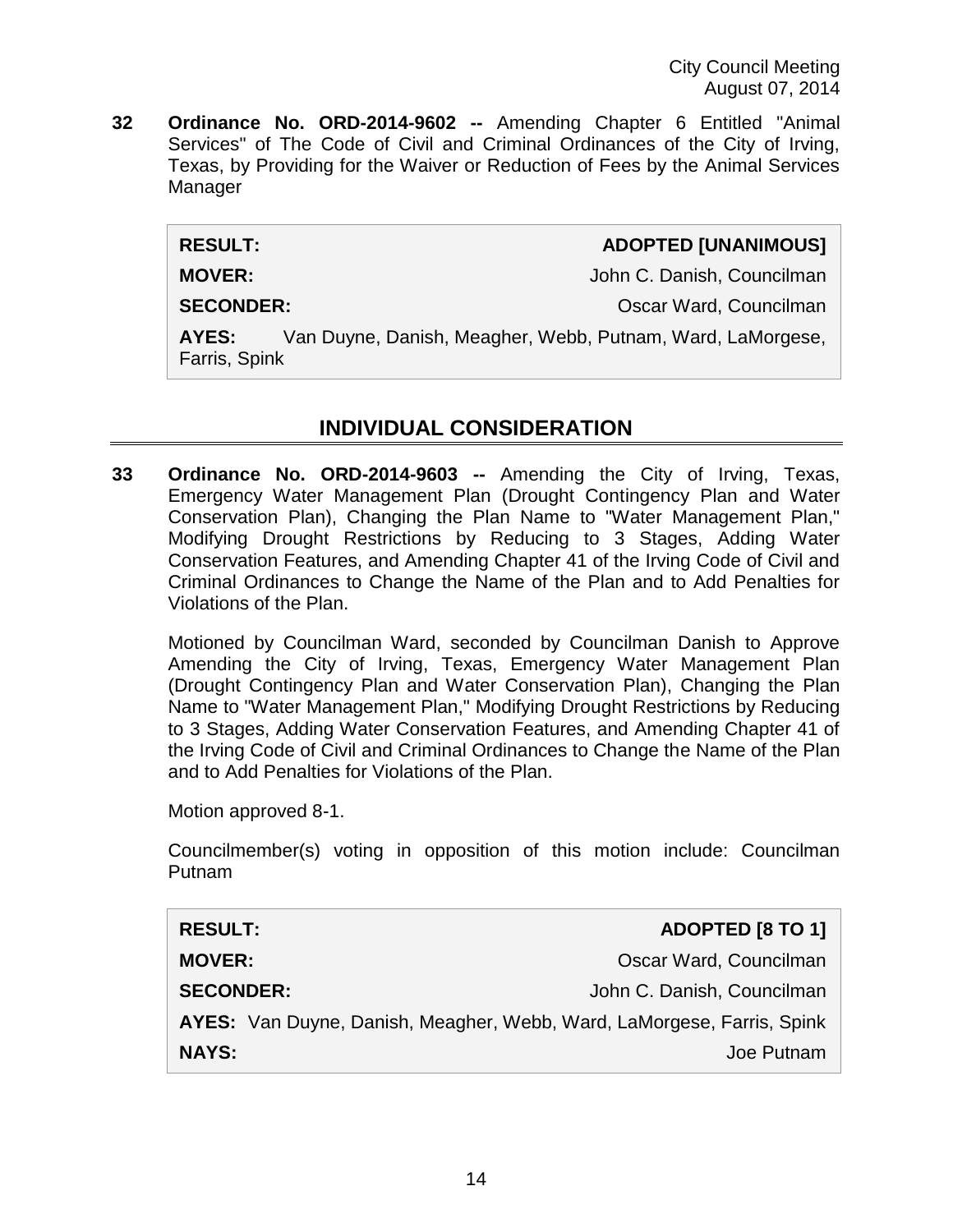**34 Ordinance No. ORD-2014-9604 --** Amending Chapter 41 of the Code of Civil and Criminal Ordinances to Provide for Water Management Regulations and **Enforcement** 

Motioned by Councilman Danish, seconded by Councilman Farris to Approve Amending Chapter 41 of the Code of Civil and Criminal Ordinances to Provide for Water Management Regulations and Enforcement.

Motion approved 9-0.

| <b>RESULT:</b>                                                                       | <b>ADOPTED [UNANIMOUS]</b> |
|--------------------------------------------------------------------------------------|----------------------------|
| <b>MOVER:</b>                                                                        | John C. Danish, Councilman |
| <b>SECONDER:</b>                                                                     | Gerald Farris, Councilman  |
| Van Duyne, Danish, Meagher, Webb, Putnam, Ward, LaMorgese,<br>AYES:<br>Farris, Spink |                            |

**35 Resolution No. RES-2014-276 --** Approving an Economic Incentive Agreement Between the City of Irving and Nokia Solutions and Networks US LLC in an Amount Dependent Upon Annual Qualification

Motioned by Councilman Spink, seconded by Councilman LaMorgese to Approve an Economic Incentive Agreement Between the City of Irving and Nokia Solutions and Networks US LLC in an Amount Dependent Upon Annual Qualification.

Motion approved 8-1.

Councilmember(s) voting in opposition of this motion include: Councilman Putnam

| <b>RESULT:</b>                                                         | <b>ADOPTED [8 TO 1]</b>       |
|------------------------------------------------------------------------|-------------------------------|
| <b>MOVER:</b>                                                          | Thomas Spink, Councilman      |
| <b>SECONDER:</b>                                                       | Brad M. LaMorgese, Councilman |
| AYES: Van Duyne, Danish, Meagher, Webb, Ward, LaMorgese, Farris, Spink |                               |
| <b>NAYS:</b>                                                           | Joe Putnam                    |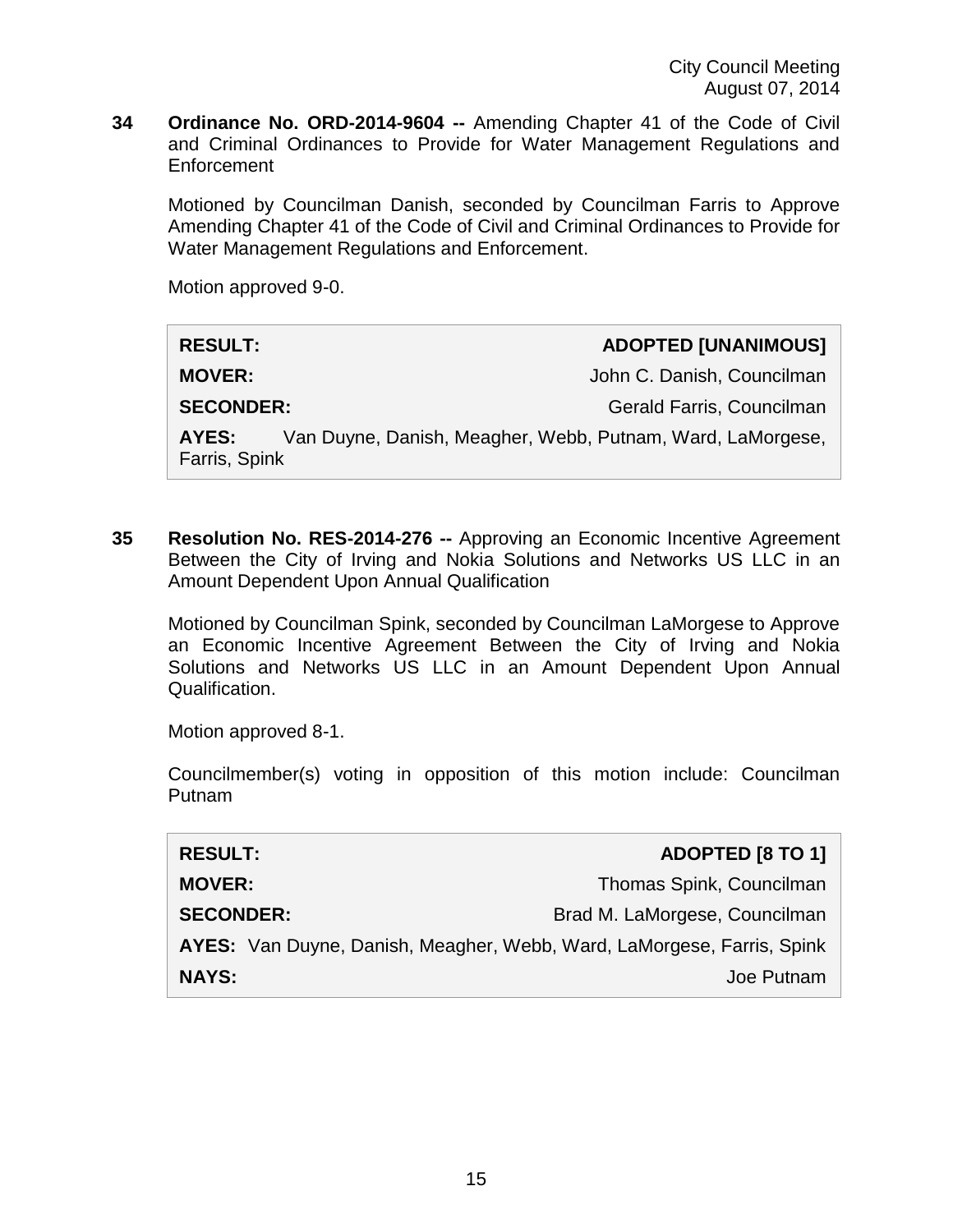**36 Resolution No. RES-2014-277 --** Approving a Mediated Settlement Agreement with the Estate of Sarah Tibbetts

Motioned by Councilman Meagher, seconded by Councilman Spink to Approve a Mediated Settlement Agreement with the Estate of Sarah Tibbetts.

Motion approved 9-0.

| <b>RESULT:</b>         |                                                            | <b>ADOPTED [UNANIMOUS]</b> |
|------------------------|------------------------------------------------------------|----------------------------|
| <b>MOVER:</b>          |                                                            | Allan Meagher, Councilman  |
| <b>SECONDER:</b>       |                                                            | Thomas Spink, Councilman   |
| AYES:<br>Farris, Spink | Van Duyne, Danish, Meagher, Webb, Putnam, Ward, LaMorgese, |                            |

**37 Resolution No. RES-2014-278 --** Adopting an Ethics Code and Policy for the City of Irving (Requested by Mayor Van Duyne)

The following individual(s) signed up to speak in support of this item: Doug and Sue Harper, 16 Fair Green Drive, Trophy Club, TX

Motioned by Councilman Spink, seconded by Councilman LaMorgese to Approve Adopting an Ethics Code and Policy for the City of Irving.

Motion approved 5-4.

Councilmember(s) voting in favor of this motion include: Mayor Van Duyne, Councilmen Ward, Spink, LaMorgese and Farris.

Councilmember(s) voting in opposition of this motion include: Councilmen Webb, Putnam, Meagher and Danish.

| <b>RESULT:</b>   | <b>ADOPTED [5 TO 4]</b>                                |
|------------------|--------------------------------------------------------|
| <b>MOVER:</b>    | Thomas Spink, Councilman                               |
| <b>SECONDER:</b> | Brad M. LaMorgese, Councilman                          |
| <b>AYES:</b>     | Van Duyne, Ward, LaMorgese, Farris, Spink              |
| <b>NAYS:</b>     | John C. Danish, Allan Meagher, Dennis Webb, Joe Putnam |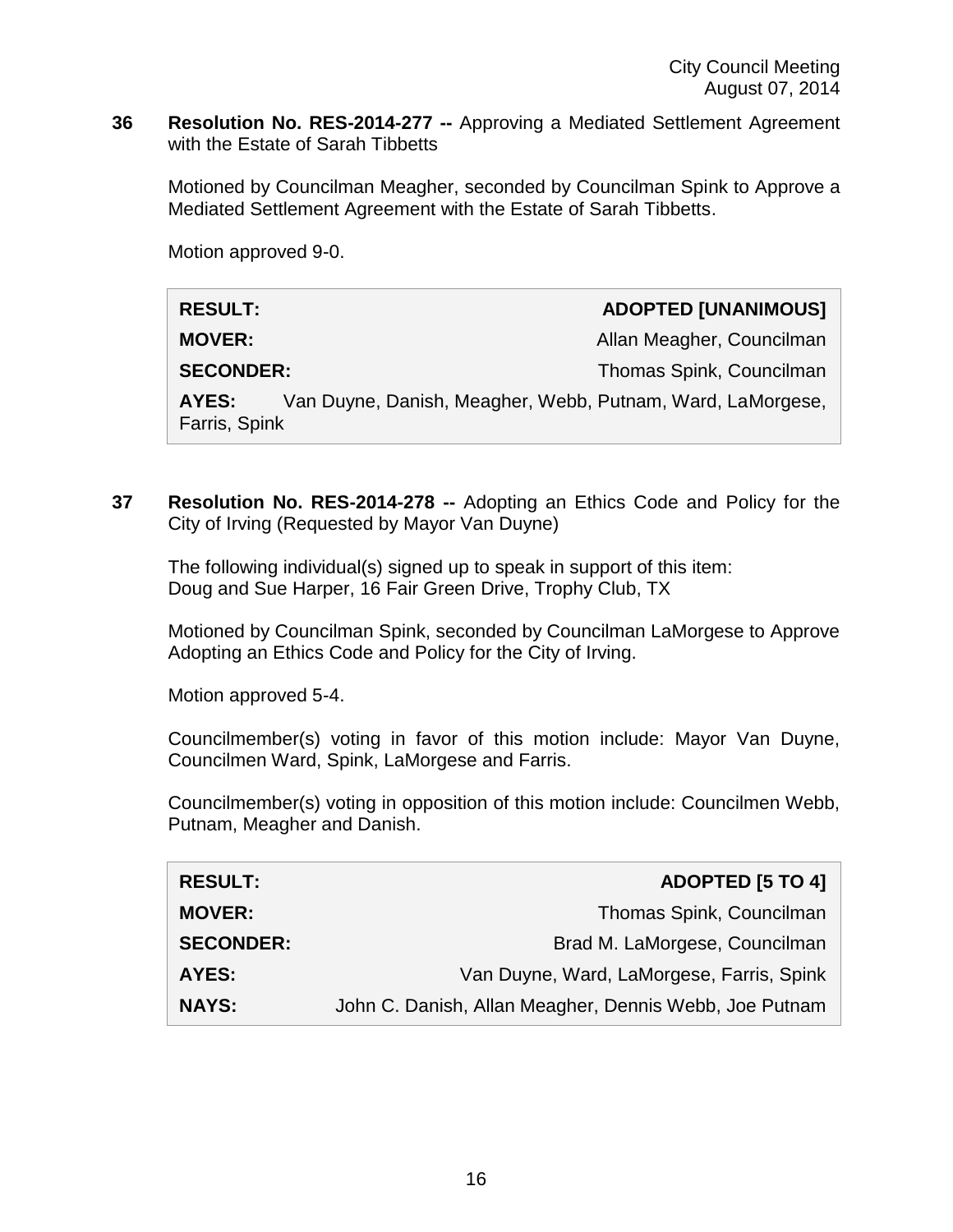# **ZONING CASES AND COMPANION ITEMS**

**38 Ordinance No. ORD-2014-9597 --** Zoning Case #ZC13-0034 - Granting S-P-2 (Generalized Site Plan) for C-C (Community Commercial) Uses Including Warehousing, Outside Storage and Vehicle Lease and Rental Uses - Approximately 5.7 Acres Located at 100 South Belt Line Road - Payless Business Park, LP, Applicant/Owner (Postponed from July 24, 2014)

Mayor Van Duyne opened the public hearing at approximately 8:04 p.m.

The following individual(s) signed up to speak in support of this item: Santos Martinez, 900 Jackson #640, Dallas, TX

Mayor Van Duyne closed the public hearing at approximately 8:04 p.m.

Motioned by Councilman Meagher, seconded by Councilman Ward to Approve Zoning Case #ZC13-0034 - Granting S-P-2 (Generalized Site Plan) for C-C (Community Commercial) Uses Including Warehousing, Outside Storage and Vehicle Lease and Rental Uses - Approximately 5.7 Acres Located at 100 South Belt Line Road - Payless Business Park, LP, Applicant/Owner (Postponed from July 24, 2014), subject to the addition of 12 trees on the side of the Rock Island properties.

Motion approved 9-0.

| <b>RESULT:</b>                                                                       |  | <b>ADOPTED [UNANIMOUS]</b> |
|--------------------------------------------------------------------------------------|--|----------------------------|
| <b>MOVER:</b>                                                                        |  | Allan Meagher, Councilman  |
| <b>SECONDER:</b>                                                                     |  | Oscar Ward, Councilman     |
| Van Duyne, Danish, Meagher, Webb, Putnam, Ward, LaMorgese,<br>AYES:<br>Farris, Spink |  |                            |

**39 Ordinance No. ORD-2014-9605 --** Zoning Case #ZC14-0034 - Granting S-P-1 (Detailed Site Plan) for C-N (Neighborhood Commercial) Uses - Approximately 0.77 Acres Located at 4301 W. Rochelle Road - Alhamra Land Development, LLC, Owner/Applicant

Mayor Van Duyne opened the public hearing at approximately 8:11 p.m.

No one signed up to speak on this item at tonight's meeting.

Mayor Van Duyne closed the public hearing at approximately 8:13 p.m.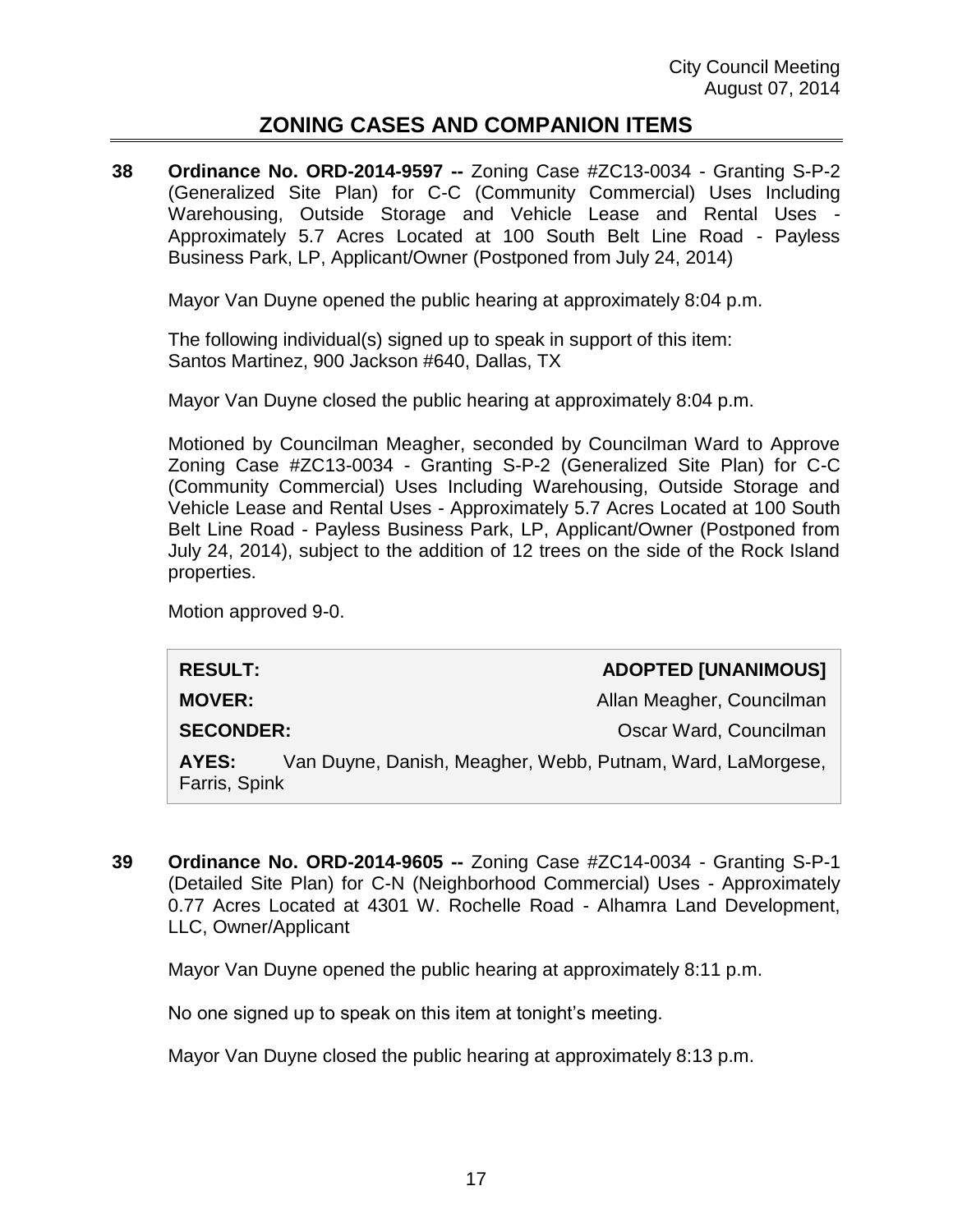Motioned by Councilman Webb, seconded by Councilman Spink to Approve Zoning Case #ZC14-0034 - Granting S-P-1 (Detailed Site Plan) for C-N (Neighborhood Commercial) Uses - Approximately 0.77 Acres Located at 4301 W. Rochelle Road - Alhamra Land Development, LLC, Owner/Applicant.

Motion approved 6-3.

Councilmember(s) voting in favor of this motion include: Councilmen Danish, Ward, LaMorgese, Spink, Putnam and Webb.

Councilmember(s) voting in opposition of this motion include: Mayor Van Duyne, Councilmen Farris and Meagher

| <b>RESULT:</b>   | <b>ADOPTED [6 TO 3]</b>                      |
|------------------|----------------------------------------------|
| <b>MOVER:</b>    | Dennis Webb, Councilman                      |
| <b>SECONDER:</b> | Thomas Spink, Councilman                     |
| <b>AYES:</b>     | Danish, Webb, Putnam, Ward, LaMorgese, Spink |
| <b>NAYS:</b>     | Beth Van Duyne, Allan Meagher, Gerald Farris |

**40 Ordinance No. ORD-2014-9606 --** Zoning Case #ZC14-0045 - Granting S-P-2 (Generalized Site Plan) for R-6 (Single Family) Uses - Approximately 2.45 Acres Located at 1111, 1115, 1118, 1119, 1122, 1126, 1200, 1201, 1204, 1205, 1208, 1212, 1216, 1300, 1305, 1308 and 1309 Katelyn Court - JDJR Engineers & Consultants, Inc., Applicant; George Hearn, Key Life Homes and ZKB Properties, **Owners** 

Mayor Van Duyne opened the public hearing at approximately 8:13 p.m.

Jim Dewey, 2500 Texas Dr., Irving, TX - Mr. Dewey is with JDJR Engineers and Consultants, Inc., representing the applicant, provided additional details on the proposed zoning case and answered questions from the council. George Hern, the builder and applicant in this case, answered questions from council.

Mayor Van Duyne closed the public hearing at approximately 8:48 p.m.